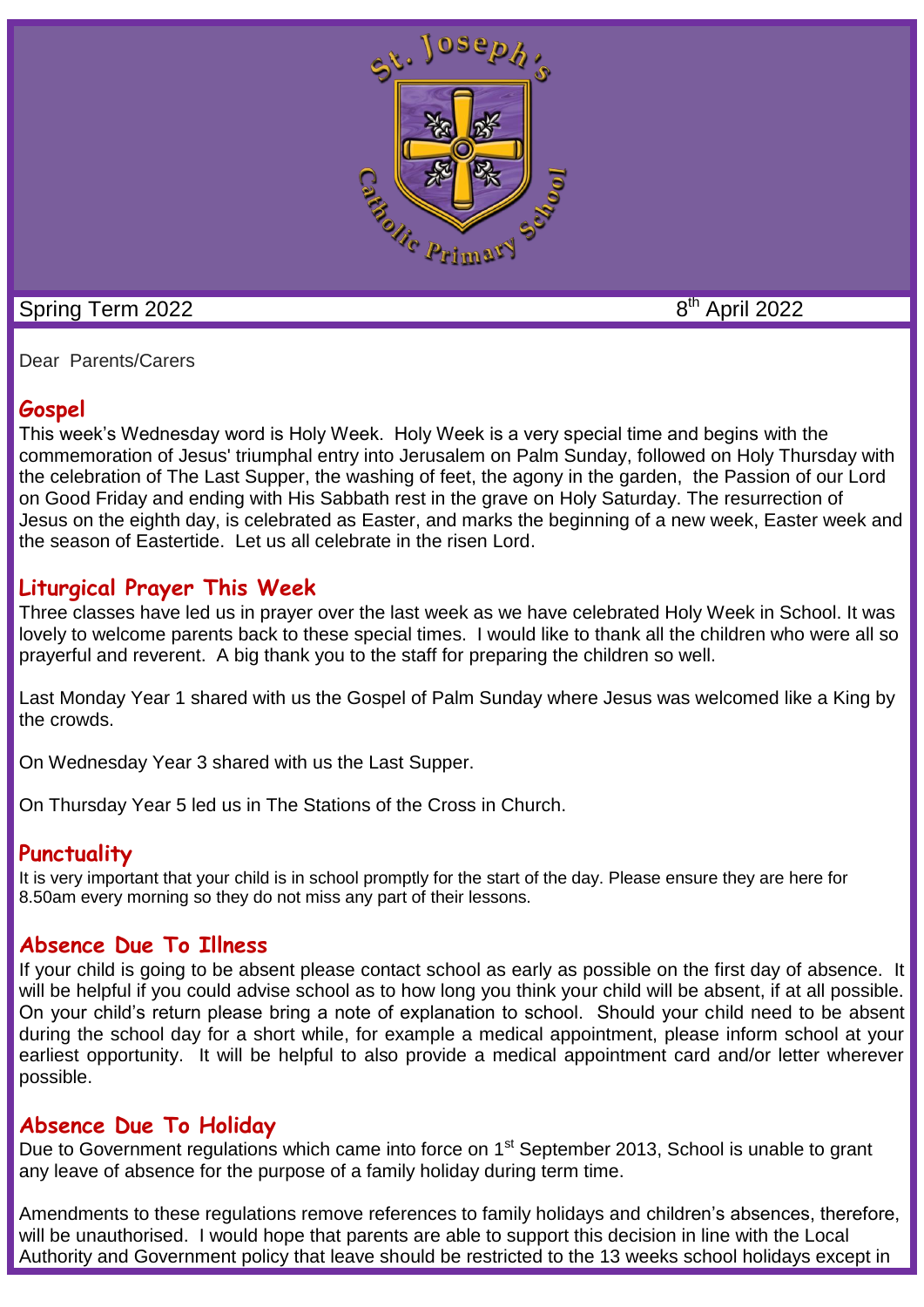exceptional circumstances.

If your child is going to be absent, please email school with the dates of absence and flight details (if applicable). Please give as much notice as possible.

### **Joe's Factor Is Back!**

Please ensure that you have read the information from the Friends of St Joseph's with regards to this event. If your child would like to enter they must return the application form to their class teacher.

Please keep Wednesday  $25<sup>th</sup>$  May 3.30pm free so you can come and enjoy this event. We are all very excited and can't wait to see the amazing talents your children have!

Tickets are priced at £2 per adult. To purchase a ticket, please enclose cash only in a sealed envelope with your child's name, class, number of tickets required and JOES Factor all on the envelope. Please note that this event is run by the Friends of St Joseph's.

### **Jubilee Day**

We will celebrate the momentous occasion of the Queen's Platinum Jubilee in school on Friday May 27<sup>th</sup>. As part of the day we would like the children to dress as Kings and Queens. We will also do some other activities in school related to this special day.

### **Internet Safety**

Please remember to keep a check on all internet sites that your children are using and make sure you keep them safe. We have a section on Internet Safety on our website. Please take a look – it is in the Parent's Section.

## **COVID**

We are really happy to welcome parents back into school to our Liturgical Prayer. Please be aware that if you are showing any signs of COVID-19 you should not enter the school building. We ask all visitors to continue to wear a face covering.

In order to ensure that we limit the risk of transmission where possible, the following quidelines, in line with other Trust schools, have been established for pupils and visitors:

Where an individual is:

- 1. Displaying COVID-19 symptoms if displaying any symptoms of COVID-19, they should stay at home and arrange for a PCR test to be taken. Pupils and visitors must not attend school if they are symptomatic. Symptoms or a positive test should be reported to the school as soon as possible.
- 2. If an individual tests positive for COVID-19, they are advised to stay at home and avoid contact with other people. After 5 days, they may choose to take a LFT, followed by another the next day – if both are negative, and they do not have a temperature, they can safely return to school.

We will continue to put voluntary additional measures in place to minimise the risk of transmission within the school settings. These include:

- Ensuring good hygiene for everyone by encouraging pupils to sanitise their hands regularly throughout the day
- Maintaining proper cleaning regimes
- Keeping occupied spaces well ventilated

Following Public Health advice on testing, self-isolation and managing confirmed cases of COVID-19

### **New Website**

We are delighted to let you know that we now have a new-look website. Please take a look https://www.stjosephssunderland.school/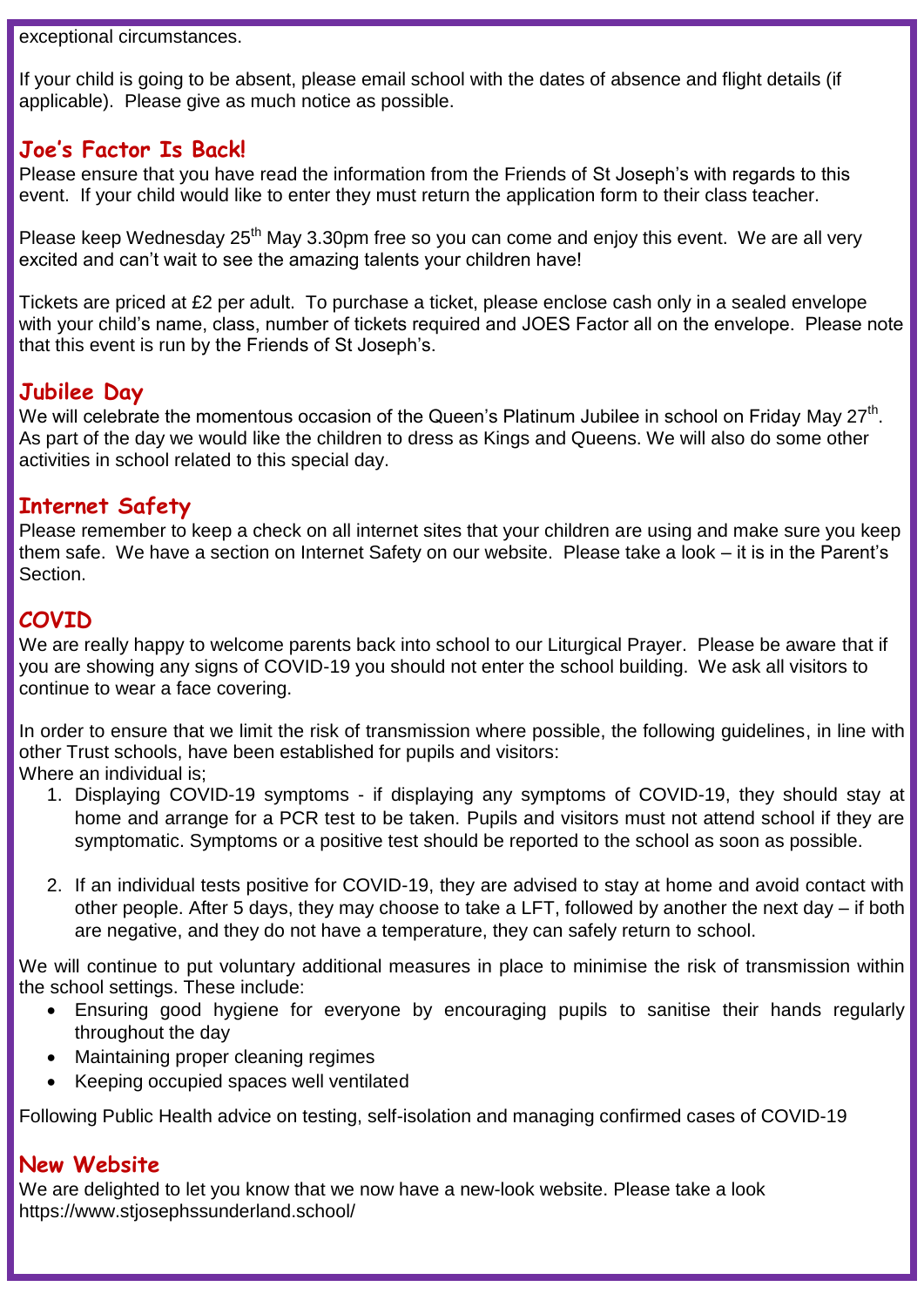#### **Thank you**

We would like to send a heartfelt thank you to a Year 3 parent who has donated sun cream, stationery and hand sanitiser's for our children. They are very much appreciated.

## **Jewellery**

For health and safety reasons, we have a no jewellery policy; only watches are permitted to be worn. Any earrings, bracelets, rings etc. must be left at home.

# **School Uniform**

We pride ourselves at St Joseph's in being a very special place and achieving better than our best. Please ensure that your child is wearing the correct uniform, including a tie from Year 1 upwards. Could I politely remind parents to check the length of skirts that your daughters are wearing. I realise that the children can grow very quickly but to save embarrassment in school please ensure the skirt is knee length. Thank you for your support in this area.

## **Safeguarding is Everyone's Responsibility**

Any concerns about safeguarding should be reported to our designated safeguarding lead, Miss Brown or the deputy designated safeguarding leads Mrs Toward, Mrs Forbister, Miss Forbister and Mrs Teasdale. Ask at the school office if you would like a paper copy of the safeguarding policy. All of our Safeguarding policies are available on our school website.

#### **Twitter**

Please remember to join in our Twitter account if you have not already done so.



## **Mass Times**

Please see below for Mass time over Holy Week and the Easter weekend.

| <b>Holy Week Mass Timings 2022</b> |                                                                          |                                                                          |                                                                                 |
|------------------------------------|--------------------------------------------------------------------------|--------------------------------------------------------------------------|---------------------------------------------------------------------------------|
|                                    | <b>St Joseph</b>                                                         | St Anne & Holy Family                                                    | <b>St Patrick</b>                                                               |
| <b>Holy Thursday</b>               | 6:30pm                                                                   | 6pm                                                                      | 6pm                                                                             |
| <b>Good Friday</b>                 | 2:30pm Stations of<br>the Cross<br>3pm The Passion of<br><b>Our Lord</b> | 2:30pm Stations of the<br>Cross<br>3pm The Passion of<br><b>Our Lord</b> | 2:30pm Stations of the<br><b>Cross</b><br>3pm The Passion of<br><b>Our Lord</b> |
| <b>Easter Vigil</b>                | 5:30pm                                                                   | 6pm                                                                      | 5:30pm                                                                          |
| <b>Easter Sunday</b>               | 9:30am                                                                   | 11am                                                                     | 9:30am                                                                          |
| Sunday 24th April                  | 2:30pm Divine Mercy<br><b>Chaplet</b>                                    |                                                                          |                                                                                 |
|                                    | 3pm Holy Mass in<br>honour of Divine<br><b>Mercy</b>                     |                                                                          |                                                                                 |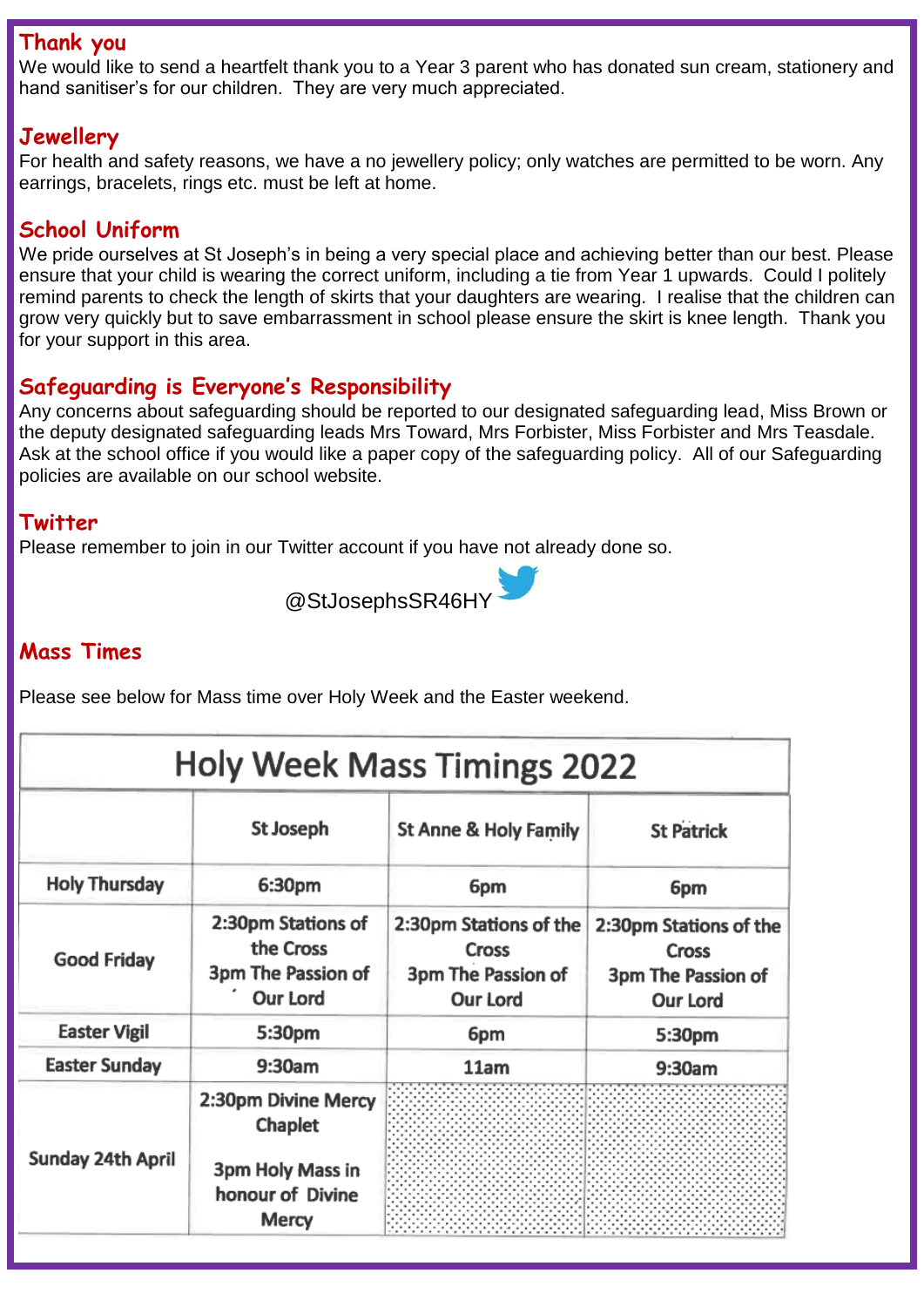## **Attendance**

Last week's attendance:



# **Upcoming Events**

# *11th April – 22nd April 2022 Easter Holidays*

| 27 <sup>th</sup> April | Year 1 Road Safety Programme                                                        |
|------------------------|-------------------------------------------------------------------------------------|
| 28 <sup>th</sup> April | Year 5 visit to Centre for Life - please login to ParentPay to give consent, advise |
|                        | school whether your child would like a packed lunch and to make payment             |

#### May 2022

| $2nd$ May                            | Bank holiday. School Closed                                                     |
|--------------------------------------|---------------------------------------------------------------------------------|
| $9^{\text{th}} - 13^{\text{th}}$ May | Key Stage 2 SATs week                                                           |
| $10^{th}$ May                        | Year 1 Road Safety Programme Catch-Up                                           |
| $17th$ May                           | School Nurse visit - Emotional Heath and Resilience Year 4 and Year 6           |
| $20th$ May                           | Y6 at Empire Theatre to see Billionaire Boy- please login to ParentPay for more |
|                                      | information, to give consent and to make payment                                |
| $23^{\text{rd}}$ May                 | School Nurse - Safety - Year 2 and Year 3                                       |
| $25th$ May                           | Joe's Factor 3.30pm. Tickets are available to purchase - £2 per adult           |

*30th May – 3 rd June 2022 Summer Half Term Holidays*

#### June 2022

| 10 <sup>th</sup> June                                                                                                                                     | Year 1- Year 6 Maths Event. )– please login to ParentPay for more<br>information, to give consent, and make payment.                                                                                                                                          |
|-----------------------------------------------------------------------------------------------------------------------------------------------------------|---------------------------------------------------------------------------------------------------------------------------------------------------------------------------------------------------------------------------------------------------------------|
| 15 <sup>th</sup> June<br>$20^{th}$ June – 1 <sup>st</sup> July<br>22 <sup>nd</sup> June<br>$27th$ June<br>29 <sup>th</sup> June<br>⊧29 <sup>th</sup> June | Year 5 Puberty talk with the School Nurse<br>Sports and Fitness Fortnight<br>Nursery – Year 6 Healthy Lifestyle Sessions and Key Stage 2 Smoothie Bike<br>Nursery and reception Sports Day<br>Year 1- Year 6 Sports Day<br>KS2 Maths Challenge with the Trust |
| July 2022                                                                                                                                                 |                                                                                                                                                                                                                                                               |

| $4^{th} - 8^{th}$ July | Year 5 Bikeability                |
|------------------------|-----------------------------------|
| $12^{th}$ July         | Summer Music Soiree 6pm in school |